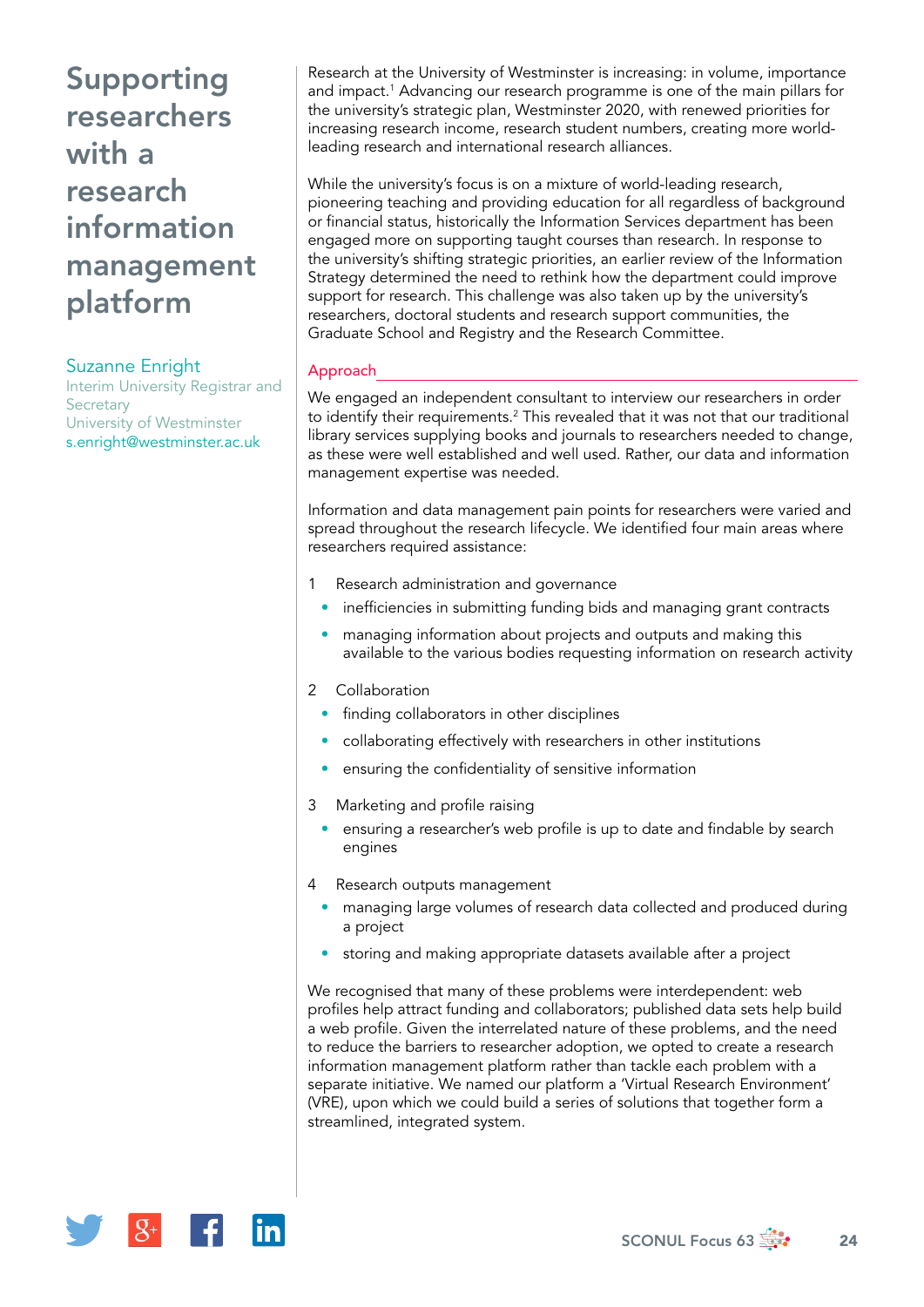The guiding principles of our approach are:

## a) A single system

With a single system, we had one 'system of truth' for information on our research activity. This made it easier for users, easier to maintain, and improved the quality of the data.

#### b) Collaboration and responsiveness

As a new initiative, our approach throughout the project has been to work collaboratively with researchers, to understand requirements and to adapt our solution as we learnt more.<sup>3</sup>

#### c) User driven

The information should be editable and controlled by the relevant researcher (with appropriate checks by other staff where needed). This has the advantage that the data owner was more likely to be motivated to keep their research profiles up to date, and more likely to notice where data is incorrect.

#### d) Automating administration

We were keen to automate time-consuming administrative processes through the VRE, to ease the administrative burden on researchers and improve the likelihood of important administrative processes being completed on time.

#### e) Insight

The VRE, even at the conceptual stage, showed the potential to provide an unprecedented level of reporting insight into our research activity, capacity and capability. Our intention is to use the system to help the university better understand where research support would have greatest impact.

## **FUNCTIONALITY**

#### Researcher directory

Our first priority was to create a rich and searchable directory of our researchers. Basic details for each researcher are fed from our human resources system with extra details added directly by researchers in the VRE. With a mix of automatic and researcher-controlled input, the profiles we are creating



*Fig. 1 VRE homepage*

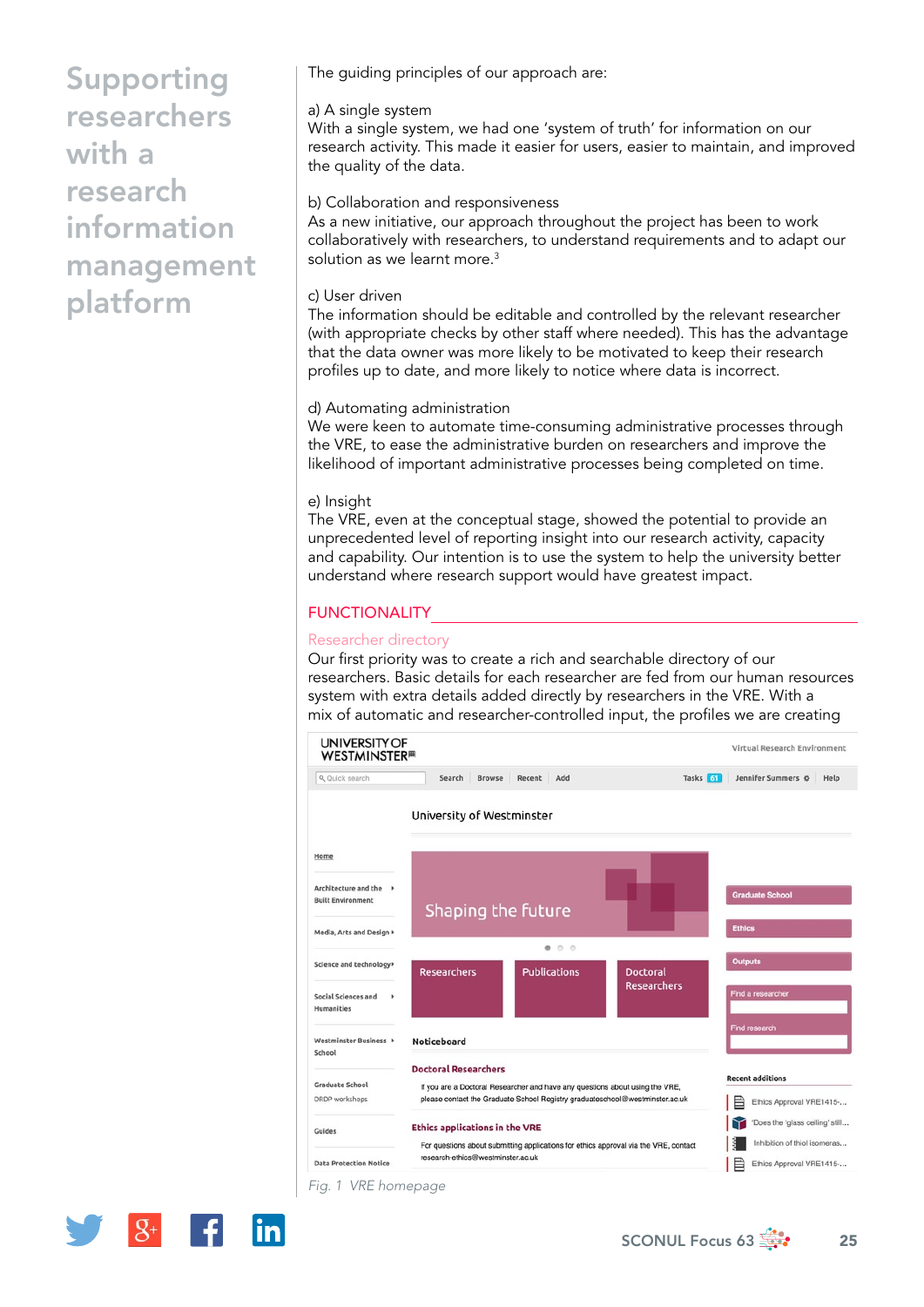are rich in detail, accurate and up to date. The VRE researcher directory will shortly become the source of our public website academic directory, removing duplication of information and effort in maintaining separate profiles in our website content management system.

The directory enables researchers to find potential collaborators in other disciplines, and doctoral research supervisors and examiners.

## Graduate School

Our interviews with researchers revealed managing information about (student) doctoral researchers as a severe pain point. Existing information was spread across many systems: from our student record system (with limited access), to spreadsheets and notes kept within faculties and individual supervisory teams. Inevitably information became out of sync between these different sources.

The student record system, designed for managing cohorts of taught students, was limited in its ability to support doctoral research projects:

- Access was limited to a few administrators, but many different people support a doctoral research project and need access to project information.
- The system itself could not absorb all the information needed for an appropriate record of complex doctoral research projects.
- The student record system did not provide sufficient flexibility to handle the multiple changes inevitably required during a long-running project.
- The student record system could not support the individual nature of each doctoral research project.

The VRE provides a central, secure space to collate and share all relevant information about doctoral research projects in one place. With appropriate access rules applied, project details are restricted to the doctoral researcher, their supervisors, and faculty PhD coordinators; our Graduate School Registry is able to view all projects.

| Q Quick search                |    | <b>Browse</b><br>Search     | Add<br>Recent                                       |                            | Tasks <b>741</b> | Emily Russell $\Phi$ | Help          |
|-------------------------------|----|-----------------------------|-----------------------------------------------------|----------------------------|------------------|----------------------|---------------|
|                               |    | <b>Doctoral Researchers</b> |                                                     |                            |                  |                      |               |
| Home                          |    | 371<br>Doctoral researchers |                                                     |                            |                  |                      |               |
| Architecture                  | r  | Filter:<br>(by name)        | (by faculty)                                        | ٠                          |                  |                      |               |
| Media                         | k. | Doctoral Researcher         | <b>Faculty: Department</b>                          | <b>Director of Studies</b> | Start            |                      | <b>Status</b> |
|                               |    | Susanna Owen                | Humanities: Politics and Internatio                 | Dr Christos Dunn           |                  | 16 Sep 2013          | Active        |
| Science                       | ×. | <b>Mila Banks</b>           | Media: Journalism and Mass Com                      | Dr Nikita Cooke            |                  | 09 Jan 2012          | Active        |
|                               |    | Emilia Burton               | Science: Human and Health Scien Dr Frederick Cooper |                            |                  | 19 Sep 2011          | Active        |
| Humanities<br><b>Business</b> | r  | Hana Dervishi               | Business: Business Information M                    | Prof Hassan Mackenzie      |                  | 17 Sep 2012          | Active        |
|                               |    | <b>Jasmine Mills</b>        | Business: Leadership and Develo                     | Dr Kira Reynolds           |                  | 09 Jan 2012          | Active        |
|                               | r  | <b>Henry Cooper</b>         | Media: Journalism and Mass Com                      | Dr Nikita Cooke            |                  | 19 Sep 2011          | Active        |
| <b>Graduate School</b>        |    | <b>Jessica Hart</b>         | Humanities: Politics and Internatio                 | Dr Noel Garcia             |                  | 19 Sep 2011          | Active        |
|                               | ۰  | <b>Jacob Payne</b>          | Science: Psychology                                 | June Byrne                 |                  | 05 Oct 2009          | Active        |
| Guides                        |    | <b>Darius Chambers</b>      | Architecture: Architecture                          | Dr Leandro Price           |                  | 19 Sep 2011          | Active        |
|                               |    | <b>Uxue Michel</b>          | Humanities: Law                                     | Prof Emilia Nicholls       |                  | 17 Sep 2012          | Active        |
|                               |    | <b>Mane Allen</b>           | Science: Human and Health Scien                     | Dr Louise Burke            |                  | 19 Sep 2011          | Active        |
|                               |    | Ronja Ismail                | Media: Journalism and Mass Com                      | Prof Anthony Carter        |                  | 05 Oct 2009          | Submitted     |
|                               |    | <b>Gregory Faber</b>        | Humanities: Law                                     | Dr Marc Wilson             |                  | 07 Jan 2013          | Active        |
|                               |    | <b>Anna Torres</b>          | Science: Human and Health Scien                     | Dr Rebecca Karlsen         |                  | 17 Sep 2012          | Active        |

*Fig. 2 Example of VRE Graduate School dashboard*



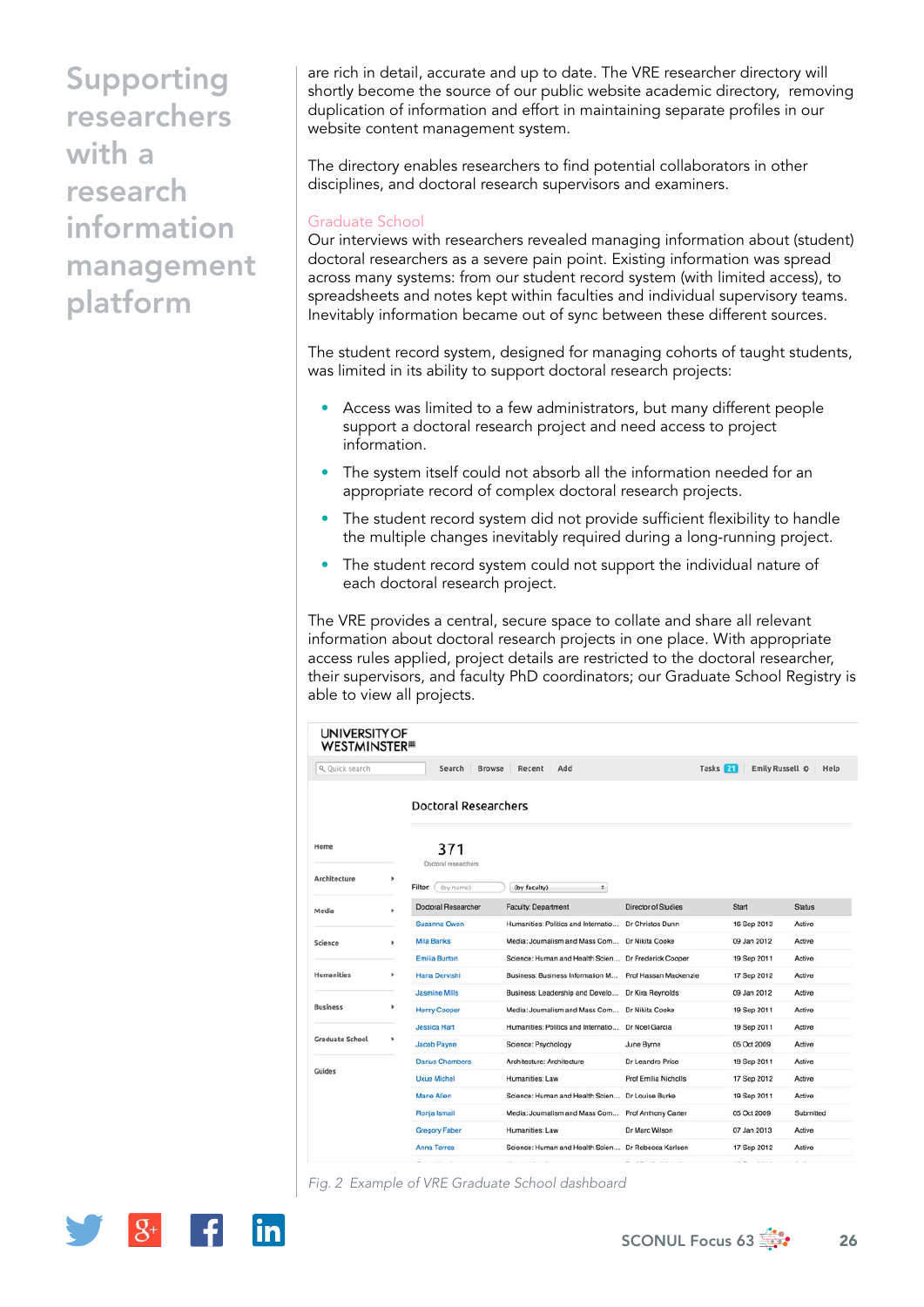Doctoral researchers are required to pass a series of key stages during their doctorate, enabling the Graduate School to monitor successful progression. The paper-based processes were inefficient and opaque. We added workflow to support these processes through the VRE, dramatically cutting the time to complete each process and increasing visibility of the progress of each application.

By solving the problem of managing doctoral researchers, we helped engage researchers with the VRE and gained their support for the rest of the project.

| Q Quick search         |   | <b>Browse</b><br>Recent<br>Search                  |                                      | Susanna Owen Ø<br>Tasks 1<br>Help |  |
|------------------------|---|----------------------------------------------------|--------------------------------------|-----------------------------------|--|
|                        |   | Doctoral research project                          |                                      | 图                                 |  |
| Home                   |   | $\delta^{0}$ $\Box$ $\Box$<br>Doctoral<br>research |                                      |                                   |  |
| Architecture           | ٠ | project<br>Title                                   | Doctoral research project            | Overview                          |  |
| Media                  | ٠ | Researcher                                         | Susanna Owen                         |                                   |  |
|                        |   | Supervisor                                         |                                      | Supervision                       |  |
| Science                | ٠ | Director of studies                                | Dr Christos Dunn                     |                                   |  |
|                        |   |                                                    | Second (i) Dr Aimar Foster           | Registration                      |  |
| Humanities             | ٠ | Doctoral research project stage                    |                                      |                                   |  |
|                        |   |                                                    | Active                               | Ethics                            |  |
| <b>Business</b>        | ٠ | Registration dates                                 | 16 Sep 2013 to end of<br>30 Sep 2017 |                                   |  |
|                        |   |                                                    |                                      | <b>Transfer</b>                   |  |
| <b>Graduate School</b> | ٠ | Key dates<br>Registration                          | 01 Oct 2013                          |                                   |  |
| Guides                 |   | Project mode                                       | <b>Full-time</b>                     | DRDP                              |  |
|                        |   |                                                    |                                      |                                   |  |
|                        |   | Cohort                                             | 2013 September                       | Request changes                   |  |
|                        |   | Doctoral research project type                     | M.Phil.                              |                                   |  |

*Fig. 3 Example of Doctoral research project*

#### Research ethics

It is not only good practice to encourage researchers to consider the ethical implications of their research, but for an institution it is critical that we fulfil our duty of care to our researchers and their research subjects, and ensure that all research activity is covered by university insurance. Although we have a longstanding requirement for researchers to complete a research ethics form for all projects, until the implementation of the VRE it was complex to monitor compliance. With a simple-to-use online form, it is now easy for researchers to complete a form and feasible for faculties to monitor completion.

Where research ethics approval forms require additional consideration, forms can be forwarded to the appropriate research ethics committee through the VRE, which provides tools for committees to schedule applications, notify applicants, and support an online discussion where applications are being considered outside a regular committee meeting.

As the chair of one of our faculty ethics committees reports, '*The VRE has allowed the process [of applications for ethics approval] to be transparent, creating a significant reduction in staff and student frustration levels and importantly it has reduced the number of errors that occurred in our old procedures.*'

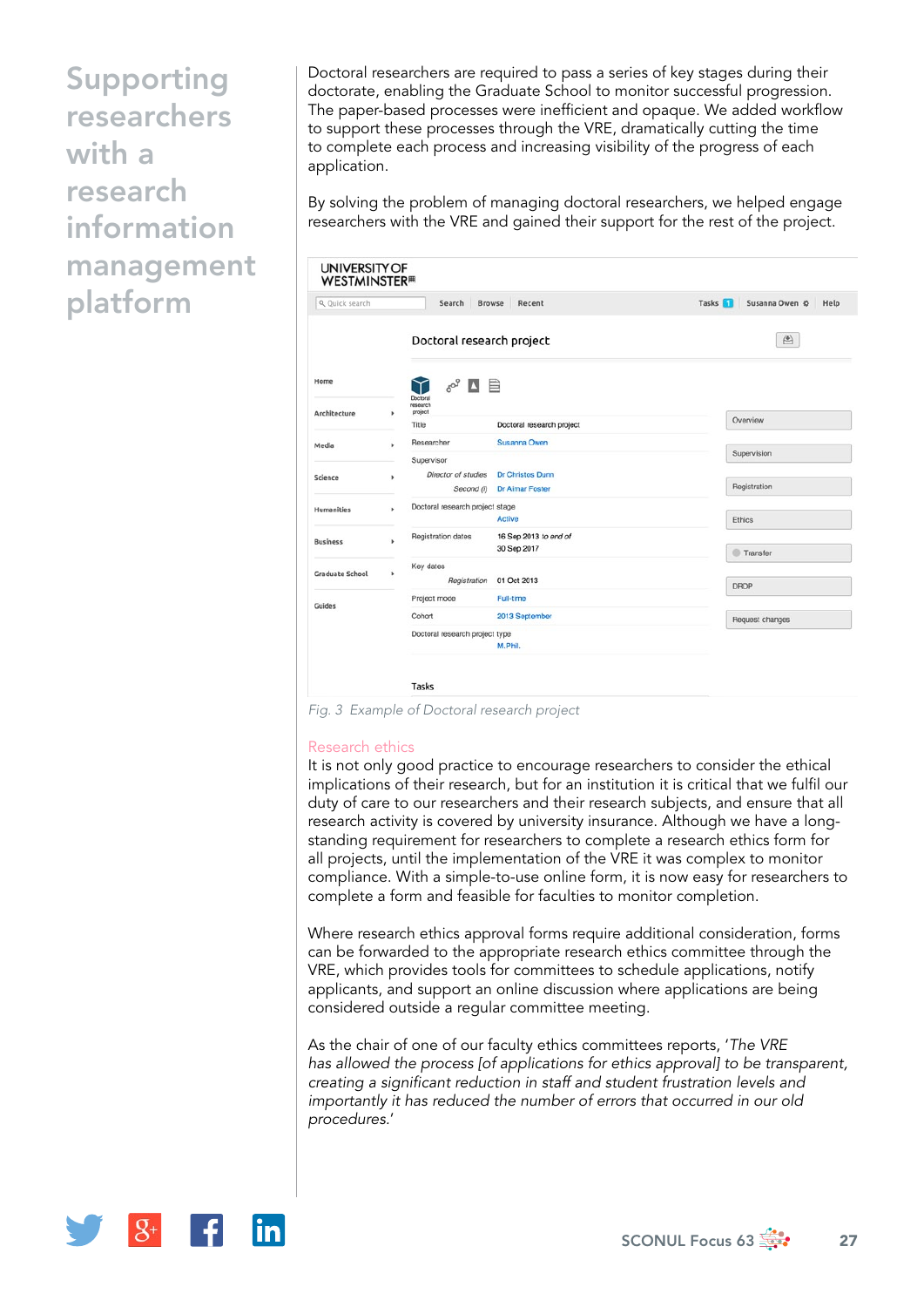## Research outputs repository

Like most UK higher education institutions, the university of Westminster has a well-established institutional repository (WestminsterResearch<sup>4</sup>) using ePrints software. We were keen to improve the completeness of our collection and increase the number of open access files in preparation for the next Research Excellence Framework exercise.

To achieve this we wanted to enable researchers to add and edit their own research output records, essentially to 'own' their records, as they are more likely to notice errors and omissions, and to quickly add the missing material.



*Fig. 4 A researcher's outputs*

It is our experience that ePrints does not provide sufficiently flexible access permissions to enable researchers to add and edit their own outputs directly. We therefore decided to use the VRE as a feed to ePrints. Researchers could add their outputs in the VRE, which by this time is well embedded in their working practices. The repository team are alerted to new submissions, check and amend the record before sending it to the institutional repository.

The VRE provides faculty research directors with an overview dashboard of the number of outputs being produced and, importantly, the provision of versions suitable for open access. In collaboration with the repository manager, this enables faculties to ensure ongoing compliance with open access policies.

Our intention is to extend the VRE management of outputs to include datasets, with workflow to support ingest services, including setting appropriate access and licensing.

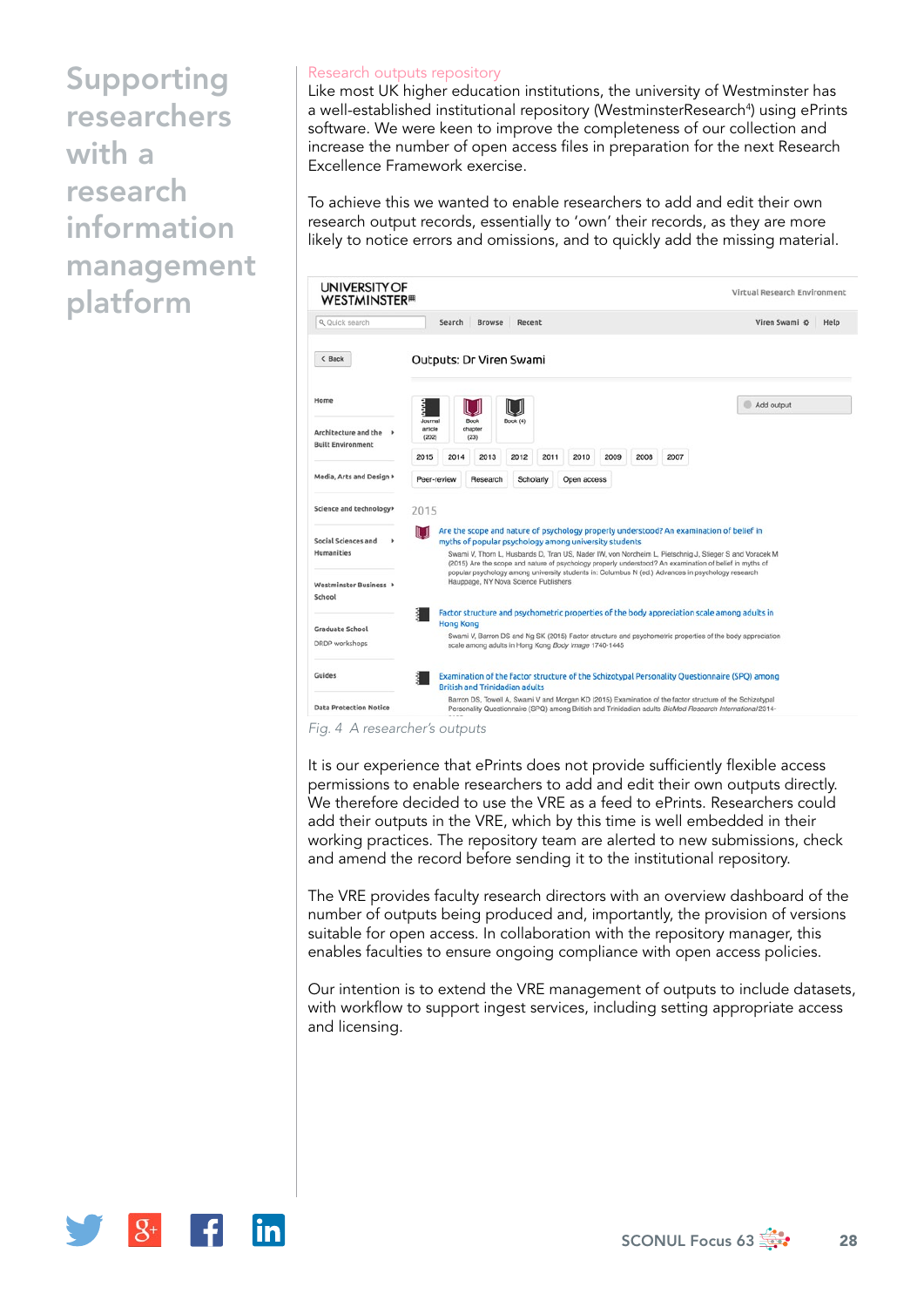|                            | Virtual Research Environment                                                        |  |  |  |
|----------------------------|-------------------------------------------------------------------------------------|--|--|--|
| Browse<br>Search<br>Recent | Viren Swami ©<br>Help                                                               |  |  |  |
| Add output                 |                                                                                     |  |  |  |
| <b>Book</b>                |                                                                                     |  |  |  |
| <b>Book chapter</b>        |                                                                                     |  |  |  |
| Journal article            |                                                                                     |  |  |  |
|                            |                                                                                     |  |  |  |
| <b>Artefact</b>            |                                                                                     |  |  |  |
| Audio                      |                                                                                     |  |  |  |
| Composition                |                                                                                     |  |  |  |
| <b>Dataset</b>             |                                                                                     |  |  |  |
| Design                     |                                                                                     |  |  |  |
| Devices and products       |                                                                                     |  |  |  |
| Digital or visual media    |                                                                                     |  |  |  |
|                            | <b>UNIVERSITY OF</b><br><b>WESTMINSTER</b> <sup>®</sup><br>Conference item<br>Other |  |  |  |

*Fig. 5 Adding outputs*

## Future functionality

Our next round of development will focus on improving support for funding applications and contract management. This will include the completion of data management plans, and enable the VRE to support the management of data throughout the project, thus helping to ensure compliance with contractual requirements regarding the availability of data at the end of a project.

#### University of Westminster Press

In parallel, the creation of a University of Westminster Press (UWP) was approved in 2014, with the aim of being an open access publisher of high quality, peer-reviewed, academic publications. It will be primarily an online publishing operation and is being developed in conjunction with Ubiquity Press. The launch is due in 2015. Although the press will support initiatives in widening access to university research, it is primarily aimed at reputationenhancing activities. UWP will support a wide range of disciplines from the natural sciences to the creative arts, and in formats including journals, conference papers, books and monographs and edited book series. We intend that UWP will make rigorously peer-reviewed research freely and widely available on an affordable and sustainable basis. There is of course the added benefit of being able to use UWP directly as a route to publishing for early career researchers or those just returning to research.

UWP is governed by an editorial board comprising university staff and alumni, the latter with publishing experience. The board is responsible for ensuring that the UWP profile maintains the highest standards, developing the business model and ensuring that submissions to the press follow ethical guidelines of both the university and Ubiquity.

We have recently appointed a Press Manager, who is key to the successful start-up of this new venture for the university and will be extensively involved in promoting the benefits of publishing with UWP. The Press Manager will work closely with the UWP Board as well as with researchers, academic staff and editorial boards of individual journals, monographs, conference proceedings,

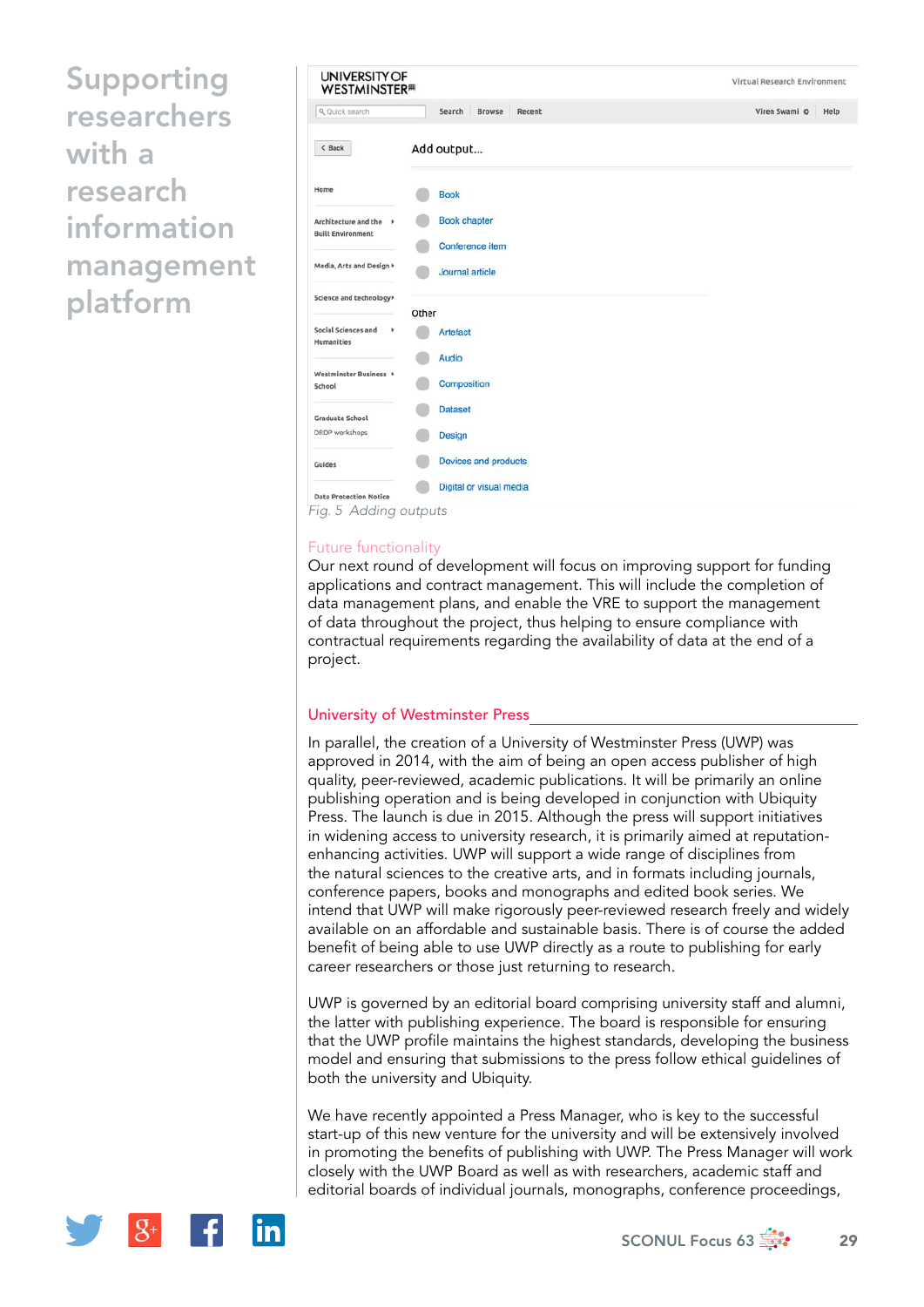as well as liaising with prospective editors of journals and book authors in the development of open access titles for publication.

## VRE Technology

Our ambitious plans for the VRE could only be realised with appropriate technology. We selected the Haplo<sup>5</sup> open source platform as the foundation of the VRE. We were the first higher education institution to use Haplo, although it has been in use in other information-intensive sectors for several years.

## **Flexibility**

The key to being able to represent such varied information in one system was flexibility. The Haplo platform uses a non-relational data model based on the semantic web, enabling it to provide the flexibility and ability to evolve that we required.

## **Workflow**

As we wanted administrative workflow within the same system as our database of researchers and projects, we needed a platform to support both. The Haplo platform supports workflow around the information it manages, implemented as simple JavaScript plugins.

#### Integration

Although our intention is for the VRE to hold a comprehensive collection of information about our research activity, we will inevitably need some information to be fed into and out of the system. The Haplo platform is easy to connect to, with data accepted in many formats and with minimum effort required on our part. Data can be provided in its source format, with any data transformations undertaken by the Haplo team.

## Hosting

Our policy is to use externally hosted solutions wherever they meet our requirements for secure data hosting:

- hosted in the EEA
- personal data encrypted in transit and at rest
- active / passive disaster recover with service restoration within two minutes
- backups at least daily.

Using a hosted service, we can deliver solutions faster to our researchers with no delay in setting up and purchasing hardware. It enables us to benefit from the supplier's expertise and knowledge of the system, and avoids our IT staff from having to learn and maintain a multitude of external systems.

We have a 99.5% service availability contractual quarantee with the platform providers, and have been satisfied with 100% uptime since launch 18 months ago.

## Ease of operation

A key requirement for the university was that any solution must be easy for busy researchers to adopt. We have found that the simple user interface, together with functionality that has been highly tailored for our processes, has contributed to high engagement with minimal training. With a platform, researchers just have one new system with which to become familiar and any future functionality would just be added to the familiar interface.

#### Custom plugins

We chose to commission the Haplo team to build custom functionality for the VRE, thus benefiting from their business analysis expertise and experience in

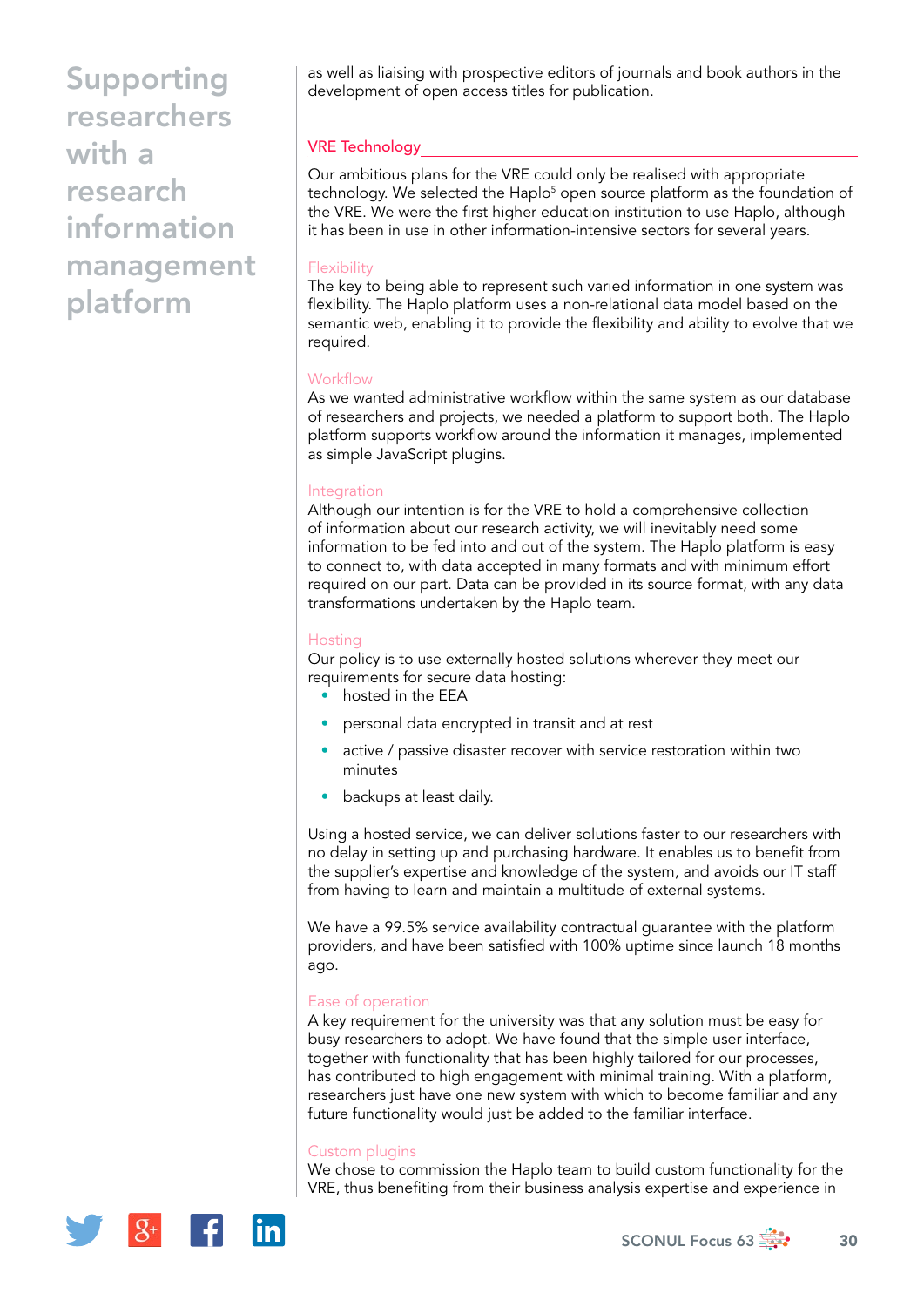designing and developing functionality on top of the platform.

Change requests and new functionality are implemented quickly with minimal support required from in-house staff.

As an open source platform, it is possible for institutions to build their own functionality using JavaScript plugins.

## Support

Our partners at Haplo provide third-line support. We have contractually guaranteed response and fix times for any issues. The Haplo platform includes a detailed system audit trail and active monitoring, enabling the Haplo team to provide quick diagnosis and resolution of any problems. On several occasions, they have alerted us to problems before we heard from our own users.

## Supplier changes and export

We are not tied into a long-term contract with Haplo. Unusually, we are required to give just thirty days' notice of cancellation. Data can be exported easily should we wish to change platform supplier in future.

## **IMPACT**

## Data quality

The first noticeable impact of introducing the VRE was an improvement in the accuracy and completeness of our data on research activity. For example, with doctoral researcher records previously kept in our student record system and on a spreadsheet with limited access, inaccuracies may not have been noticed. Once our records were visible to supervisors and doctoral researchers, data problems were quickly noticed and rectified. In future, having integrated administrative workflow means records will be automatically updated during application procedures.

## Time saving

The breadth of administrative functions now taking place in the VRE has provided a broad spectrum of time-saving benefiting individuals in every role: from doctoral researcher to supervisor, faculty PhD coordinators and Registry administrators.

The time taken to approve applications has been significantly reduced – the turnaround for some types of applications undertaken as part of our doctoral research programme has decreased from over six months to less than six weeks. Where the VRE has been used to administer the assignment of supervisors for taught student research projects, supervisors are now being assigned in hours rather than weeks, significantly increasing the amount of time available to students for their research projects.

#### Visibility and transparency

As an institution, we are always keen to improve the transparency around our processes and decision making, to engender trust and respect and to reduce the frustration of not knowing when decisions will be made. The VRE is improving the visibility of the records we hold on research activity and the transparency of our administrative process, leading to reduced frustration and improving researcher engagement.

#### Increased numbers of doctoral researchers

Streamlining the administration of our doctoral research programme has helped increase our capacity to manage a larger doctoral researcher community. We believe the VRE will also help us to improve the quality of our support for doctoral researchers, helping our supervisory teams work more effectively and aiding in the early identification of doctoral research projects which are not progressing well.

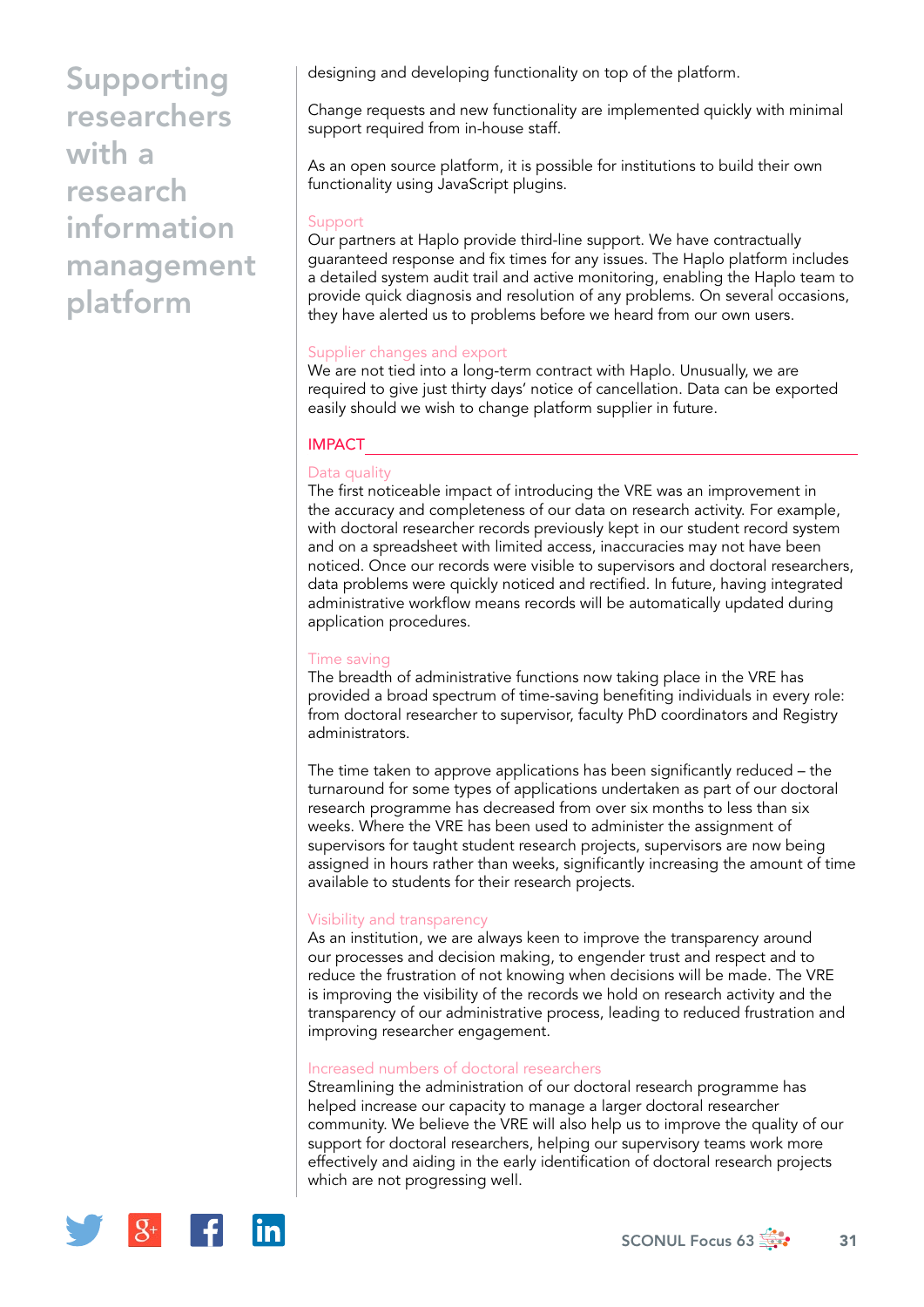## Understanding our research capability

Integrated dashboards provide real-time views of the current status of research applications and projects.

We have focused this year on improving data quality and making optimising the workflow functionality. Now we are in a position to benefit from the detailed insight gained through tracking long-term trends. The VRE gives us an excellent basis for whatever reporting is required by us or by external bodies (including the REF): good quality data, every aspect of the research process administered through one system, ease of interoperability and export of data.

## FUTURE PLANS

We are delighted that other higher education institutions are now using the Haplo platform. For some this may just be for managing specific elements such as their doctoral research programmes,<sup>6</sup> whilst others will benefit, as we have done, from the streamlined integration of multiple functions.

Functions built on top of the open source Haplo platform can either be developed and available commercially, or open source. We hope that as more institutions use the platform, we can collaboratively fund more open source functions to the benefit of the whole sector.

At the University of Westminster we continue to add functionality to the VRE to solve emerging research information management challenges. With each new function added, our researcher engagement increases and our insight into our research capability is enriched.

Both the VRE and Press ventures reflect the commitment of the university to excellence and impact in research, ensuring its highest quality work is made available to benefit audiences in a global context, and to advance the development of open access academic publishing.

*Screenshots (of anonymised data) and details of the Haplo platform provided by Jennifer Summers, Founder, Haplo. [jennifer.summers@haplo.org](mailto:jennifer.summers@haplo.org)*

*Colleagues are invited to join us for the launch of PhD Manager and Haplo at the University of Westminster, April 17th 2015, where they can find out more about these systems. <http://ww.phd-manager.co.uk/launch>*

#### References

\_\_\_\_\_\_\_\_\_\_\_\_\_\_\_\_\_\_\_\_\_\_\_\_\_\_\_\_\_\_\_\_\_\_

- 1 The university was ranked 66th out of 128 institutions in the recent Research Excellence Framework. The proportion of research outputs judged as world leading in the 2014 REF was double that achieved in the 2008 Research Assessment Exercise.
- 2 For more information on this preliminary project, see Chad, K. and Enright, S. (2014). The research cycle and research data management (RDM): innovating approaches at the University of Westminster. Available from: [http://uksg.metapress.com/content/j7m660w305183240/?p=005b25cf7ae](http://uksg.metapress.com/content/j7m660w305183240/?p=005b25cf7ae6487ea71bcf7e74f0ccc1&pi=8) [6487ea71bcf7e74f0ccc1&pi=8](http://uksg.metapress.com/content/j7m660w305183240/?p=005b25cf7ae6487ea71bcf7e74f0ccc1&pi=8) [accessed 16 February 2015]
- 3 Our 'agile' and collaborative approach to the project was described in a presentation at the Internet Librarian International 2014 conference. Enright, S. and Summers, J. (2014). The agile library: developing services for researchers. Available from: [http://www.infotoday.eu/Articles/](http://www.infotoday.eu/Articles/Editorial/Featured-Articles/The-agile-library-developing-services-for-researchers-100145.aspx) [Editorial/Featured-Articles/The-agile-library-developing-services-for](http://www.infotoday.eu/Articles/Editorial/Featured-Articles/The-agile-library-developing-services-for-researchers-100145.aspx)[researchers-100145.aspx](http://www.infotoday.eu/Articles/Editorial/Featured-Articles/The-agile-library-developing-services-for-researchers-100145.aspx) [accessed 16 February 2015]
- 4 <http://www.westminster.ac.uk/research/westminsterresearch> [accessed 16 February 2015]